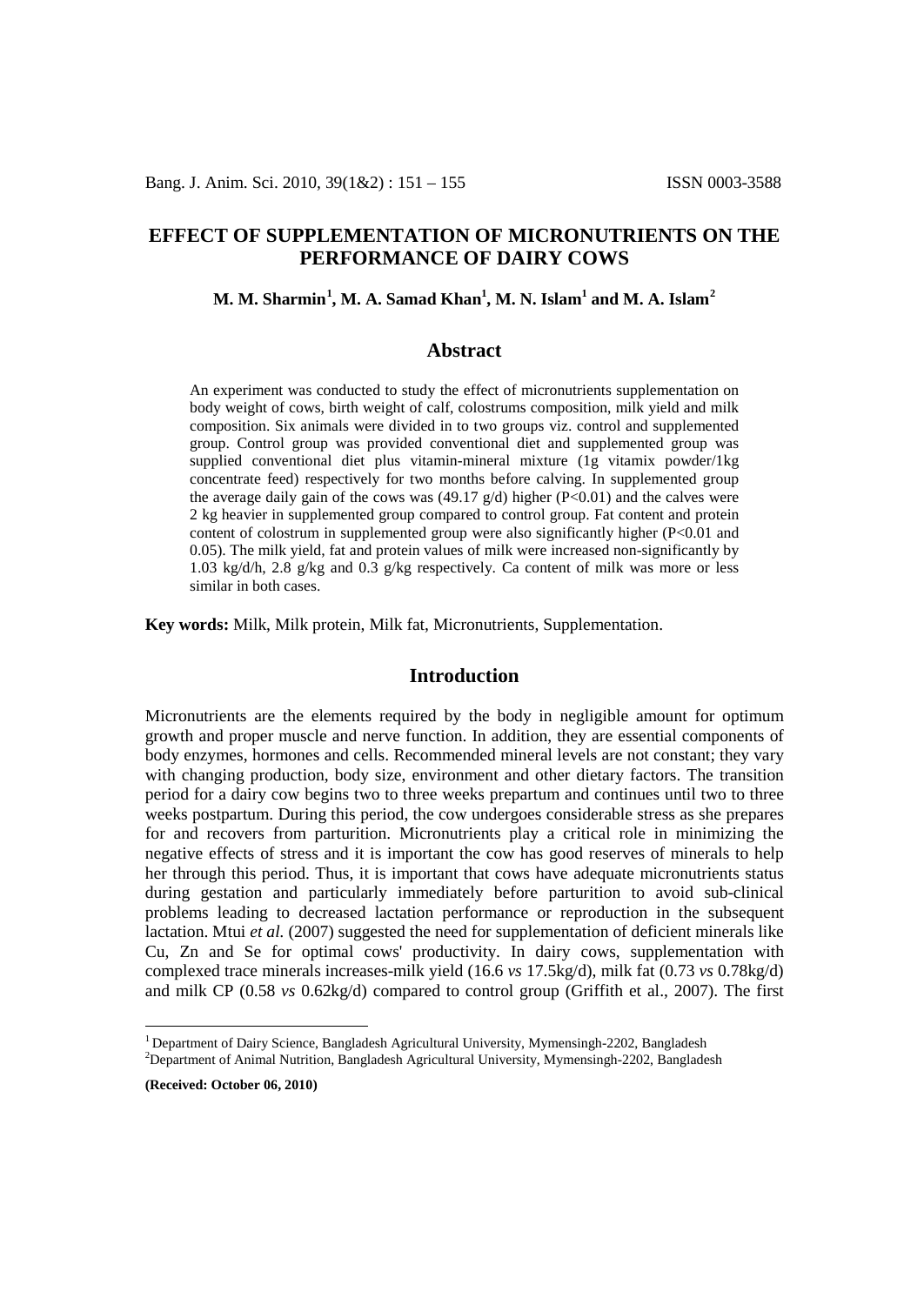Bang. J. Anim. Sci. 2010, 39(1&2)

calf heifers produced more milk and milk components with fewer open days (days from parturition to estrus) and better breeding efficiency, along with higher body condition scores, when supplemented with metal amino acid chelates (AACs) (Ashmead *et al*., 2004). Having considered the above points, the present research work was undertaken - To investigate the effect of micro-nutrients supplementation on body weight of cows and birth weight of calves and to know the effect of micro-nutrients supplementation on colostrum composition, milk yield and milk composition.

### **Materials and Methods**

The present study was carried out at Department of Dairy Science, Bangladesh Agricultural University. Six pregnant cows (Sahiwal cross) of two to fifth lactation were used in this experiment for a period of 95 days (60 days before calving and 35 days after calving). Animals were divided into control group and supplemented groups. All the experimental animals were fed with green German (*Echinoclora grousgally*) and Para grass (*Brachiaria mutica*) on *ad libitum* basis, 1 kg of concentrate mixture/ head/ day and only the animals of supplemented group were provided with vitamin-mineral mixture (1 g/kg concentrate mixture). The concentrate mixture contained rice polish, wheat bran and til oil cake. Vitamin-mineral mixture (Composition per 500g Vitamix powder) contains Vitamin-A-3000000 IU; Vitamin D 100000 I.U; Vitamin E – 50 mg; Co – 50 mg; Cu – 500 mg; Fe – 5 mg; Se – 15 mg; Mo – 50 mg; Mg – 25 mg; Mn – 205 mg; Zn – 2g; Ca – 130g and P – 32.5 g and  $I - 30$  mg.

The pregnant cows were weighed individually to take the body weight. Colostrum samples from each calved cows were collected daily for first five days after calving and individual milk sample was collected just after complete milking at seven days interval for chemical analysis. Milk of the individual cow was recorded weekly. The colostrum samples were analyzed for fat and protein content and milk samples were analyzed for fat, protein and Ca content. Fat test was performed by Babcock fat test method and protein content was estimated by Kjeldhal method. Ca content was determined by Ethylene Diamine Tetra Acetate titrimetric method. The data were analyzed by using t-test.

# **Results and Discussion**

#### **Colostrum composition**

There was significant difference  $(P<0.01$  and  $0.05)$  of fat content in control and supplemented group due to micronutrients supplementation (Table 1). The highest value was found at day 1 in both cases. According to Foley and Otterby (1978), the average fat content of cow colostrum at day 1 day, 2 day, 3 day, 4 day, and 5 day were 60.70, 50.40, 30.90, 40.40 and 40.30 g/kg, respectively which is almost similar to the results of the present work.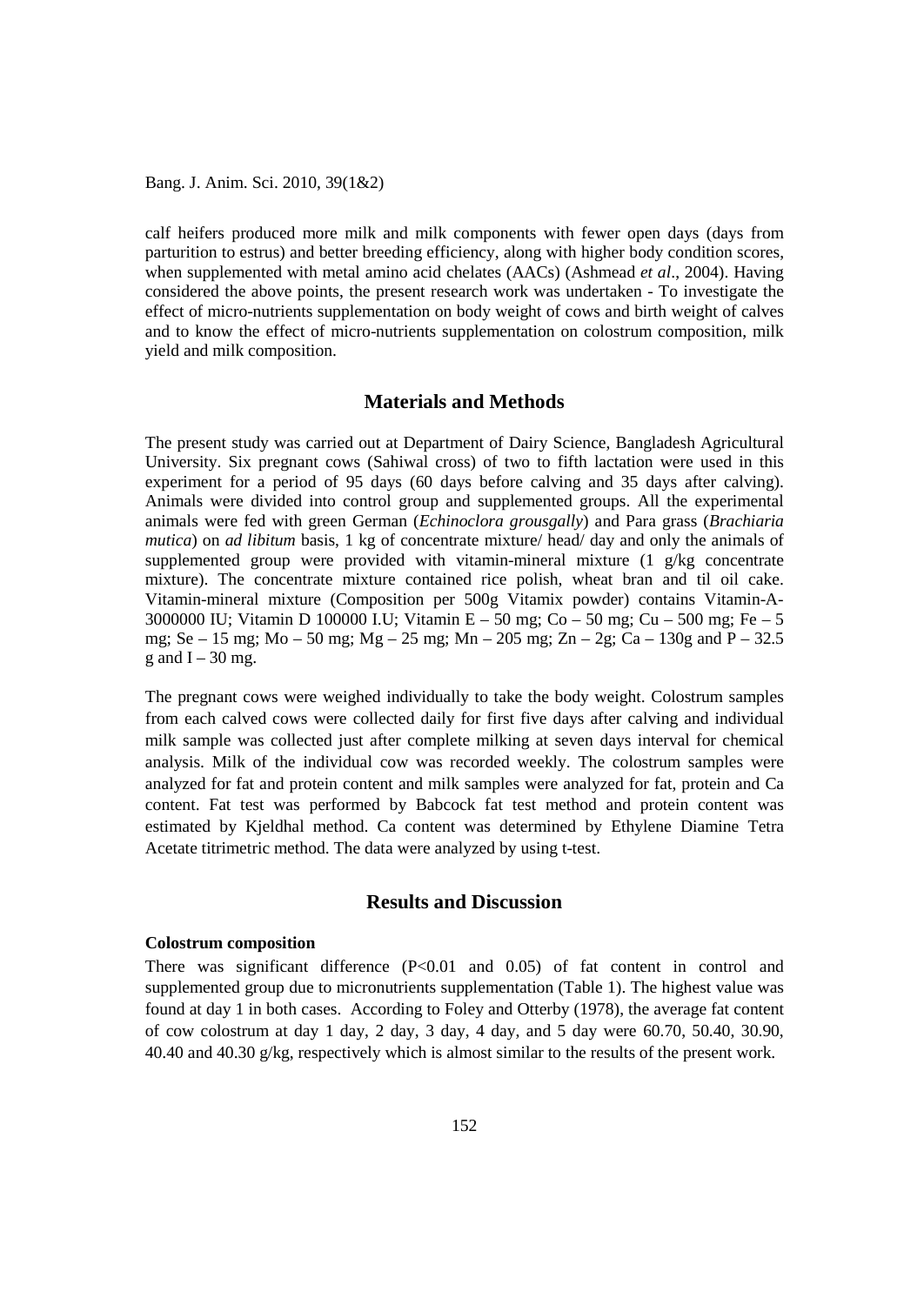| Days after calving                  | <b>Treatments</b> |        | <b>SEM</b> | Level of Sig. |  |  |  |  |
|-------------------------------------|-------------------|--------|------------|---------------|--|--|--|--|
| Fat content of colostrum (g/kg)     |                   |        |            |               |  |  |  |  |
| 1                                   | 51.30             | 55.70  | 0.08       | **            |  |  |  |  |
| 2                                   | 38.30             | 44.70  | 0.16       | $\ast$        |  |  |  |  |
| 3                                   | 35.00             | 37.70  | 0.19       | $***$         |  |  |  |  |
| 4                                   | 33.70             | 36.00  | 0.09       | $***$         |  |  |  |  |
| 5                                   | 32.70             | 37.70  | 0.14       | $***$         |  |  |  |  |
| Average                             | 38.2              | 42.36  | 0.13       |               |  |  |  |  |
| Protein content of colostrum (g/kg) |                   |        |            |               |  |  |  |  |
| 1                                   | 116.10            | 123.20 | 0.31       | **            |  |  |  |  |
| 2                                   | 58.50             | 59.10  | 0.60       | <b>NS</b>     |  |  |  |  |
| 3                                   | 33.40             | 33.60  | 0.20       | $\ast$        |  |  |  |  |
| 4                                   | 32.30             | 32.30  | 0.11       | $***$         |  |  |  |  |
| 5                                   | 31.10             | 31.90  | 0.05       | **            |  |  |  |  |
| Average                             | 54.28             | 56.02  | 0.25       |               |  |  |  |  |

**Table 1. Fat and protein content of colostrums (g/kg)**

SEM = Standard error of means

 $* = P < 0.01* = P < 0.05$ , NS = Non-significant

Average protein values of colostrum were higher in supplemented group (Table 1). There was significant difference  $(P<0.01$  and 0.05) between the control and supplemented group due to micronutrients supplementation. Statistically non-significant difference was observed for the values at  $2<sup>nd</sup>$  day. The result is supported by Foley and Otterby (1978). They reported that the protein content of colostrum from 1day - 5day were 140.00, 80.40, 50.10, 40.20, 40.10 and 30.10 g/kg, respectively. The higher fat and protein content of colostrum might be due to better feed intake, nutrient availability and management condition.

#### **Body weight of cows and birth weight of calves**

The average values of body weight of cows and birth weight of calf were shown in table 2. There was significant difference  $(P<0.01)$  in body weight of cows. The average daily gain of the cows was 49.17  $g/d$  higher compared to control group (P<0.01). This might be due to increased nutrient availability of feed. Rekhis *et al.* (2002) reported that the body condition score of the cows was higher in the supplemented group than in the control group but the effect was not significant (P>0.05). Calves of supplemented group were on an average 2 kg heavier than that of control group. The non- significant difference for birth weight of calf in the present study corresponds with that found by Rekhis *et al.* (2002).

### **Milk yield and milk composition**

In the present study the average milk yield was 1.03 kg/d in supplemented group which was higher than the control group (Table 2). However, But, the result was non-significant.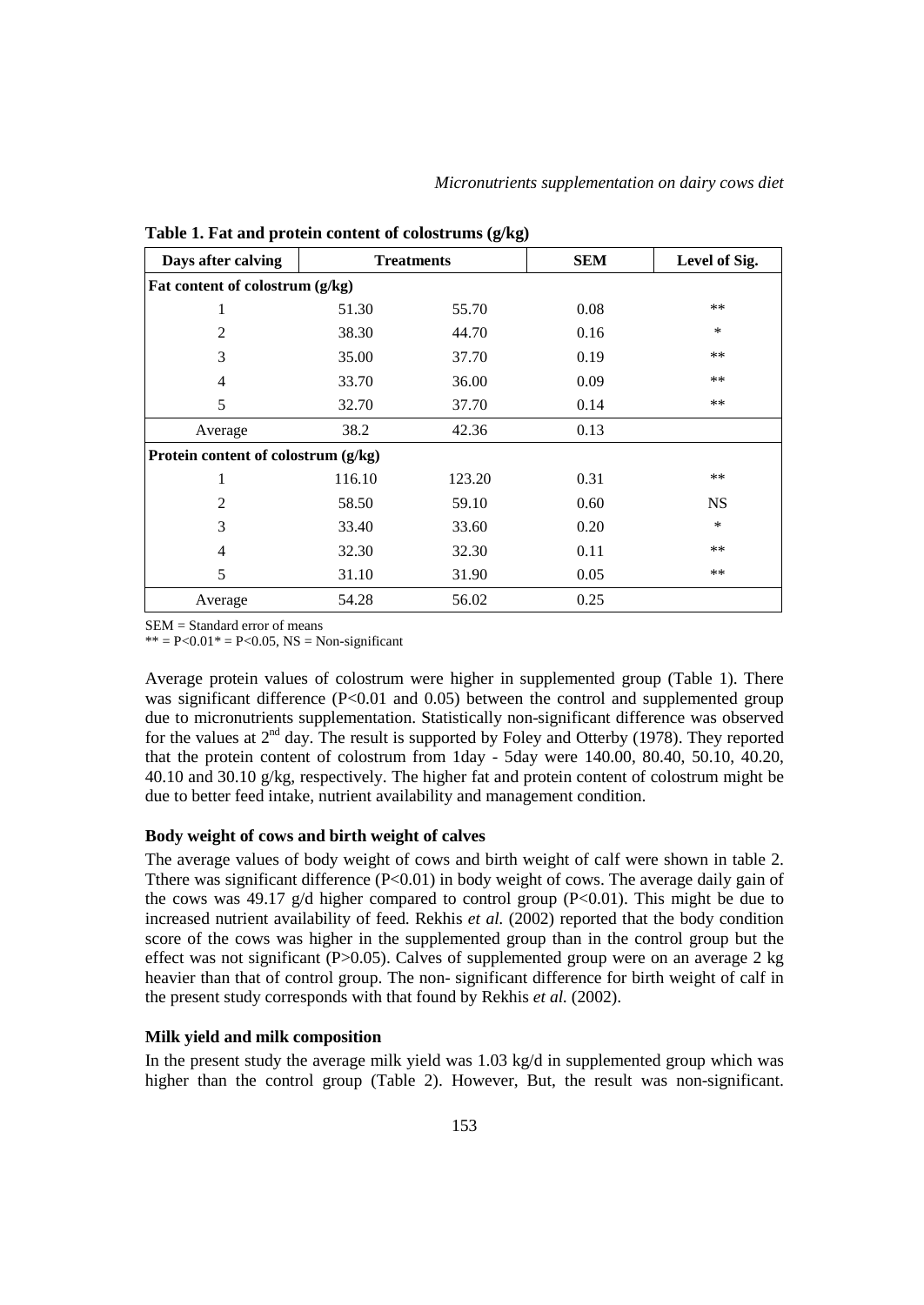### Bang. J. Anim. Sci. 2010, 39(1&2)

Griffiths *et al.* (2007) explained that compared to the control, supplementing complexed trace mineral (CTM) increased (P≤0.05) yield of milk. The findings of present study also agree with the results of Gowda *et al*. (2004); Boland *et al.* (1996) and Iwanska *et al*. (1999).

| <b>Parameters</b>                 | <b>Treatments</b> |                   | <b>SEM</b> | Level of Sig. |
|-----------------------------------|-------------------|-------------------|------------|---------------|
|                                   | <b>Control</b>    | <b>Supplement</b> |            |               |
| Daily body weight of cows (g/kg)  | 137.16            | 186.33            | 2.78       | $***$         |
| Birth wt of calf                  | 17.33             | 19.33             | 0.78       | <b>NS</b>     |
| Milk yield $(kg/d)$               | 3.07              | 4.10              | 0.68       | <b>NS</b>     |
| Fat content of milk $(g/kg)$      | 36.9              | 39.7              | 0.14       | <b>NS</b>     |
| Protein content of milk $(g/kg)$  | 31.3              | 31.6              | 0.085      | <b>NS</b>     |
| $ Ca$ content of milk (mg/100 ml) | 117.00            | 117.36            | 2.23       | <b>NS</b>     |

**Table 2. Body weight, milk yield and milk composition** 

SEM = Standard error of means

 $** = P < 0.01$ , NS = Non-significant

Milk fat content was 2.8 g/kg which is higher compared to control group. However, the result was statistically non-significant. This finding was similar to Rekhis *et al.* (2002). They showed that micronutrients supplementation had a significant effect on calf weight, milk fat content and reproduction parameters. The findings of present study also agree with the results of Griffiths *et al.* (2007); Ashmead *et al*. (2004); Iwańska *et al.* (1999) and Boland *et al.* (1996). Average protein content was non-significantly higher in supplemented group compared to control group (Table 2). Boland *et al.* (1996) found that total protein yield were 57.3  $\pm$  2.8 and 64.5  $\pm$  2.7 kg following a treatment for 12 weeks (P<0.03) in control and bioplex mineral supplemented group, respectively. The result of present study agrees with the work of Ashmead *et al*. (2004); Gowda *et al*. (2004) and Iwanska *et al.* (1999). Micronutrients help to improve the utilization of low quality forages. Because minerals specially P, Ca, Mn, Fe, Co, Mo, Mg etc are the key elements for the synthetic mechanism of milk carbohydrate, fat and protein. They are important to maximize the genetic potential of the animals in relation to production. Better utilization of roughages might be responsible for non-significantly increased milk yield, fat and protein value of milk. The average value of Ca content was non-significantly higher in supplemented group. The milk and dairy products contain around 1200-2500 mg of Ca/L of milk (Andrew *et al.,* 1998). The result of the present study falls within the normal range. Because some literature says that mineral supplementation does not increase the specific mineral content of milk, while some explains the reversible result.

### **Conclusion**

From the results of the present experiment, it may be concluded that the micronutrients supplementation improves the body weight of pregnant cows, fat and protein content of colostrums.